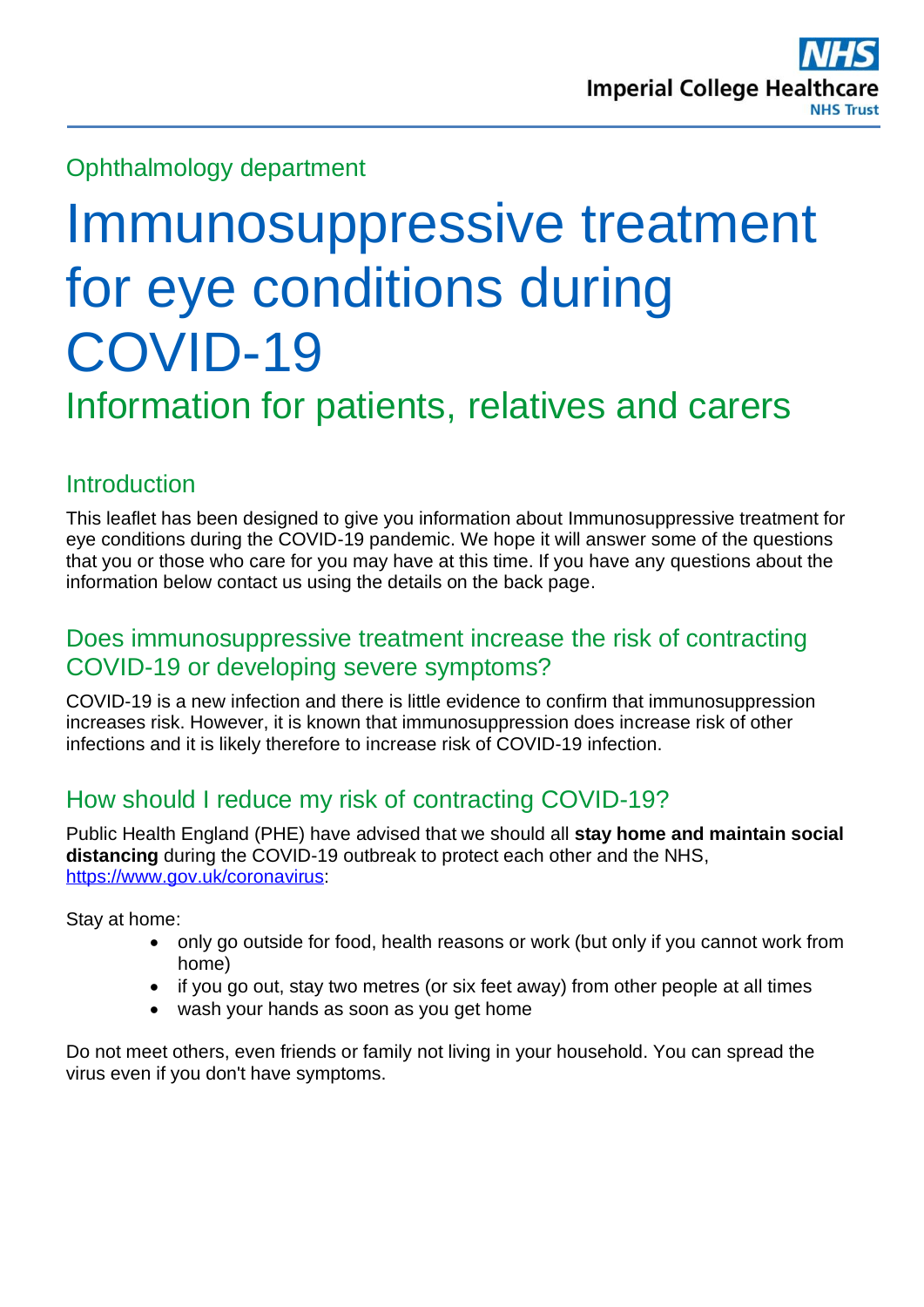#### Is there any further guidance for patients on immunosuppressive treatment

Some patients on immunosuppressive treatment may need to stay at home entirely during the COVID-19 outbreak. The British Society of Rheumatology (BSR) has developed a scoring system to help determine which patients should also take these further precautions. The following risk stratification table has been adapted from current BSR guidelines, [https://www.rheumatology.org.uk/news-policy/details/covid19-coronavirus-update-members.](https://www.rheumatology.org.uk/news-policy/details/covid19-coronavirus-update-members) Patients can see what further precautions are necessary depending on their current immunosuppressive medications using the table below.

| <b>Risk Factor</b>                                                                                                                                        | <b>Score</b> |
|-----------------------------------------------------------------------------------------------------------------------------------------------------------|--------------|
| Corticosteroid dose: Prednsiolone of more than 20mg (or 0.5mg/kg) per day<br>for more than four weeks                                                     | 3            |
| Corticosteroid dose: Prednsiolone of more than 5mg but less than 20mg per<br>day for more than four weeks                                                 | 2            |
| Cyclophosphomide (intravenous or orally) in the last six months                                                                                           | 3            |
| One immunosuppressive medication, biological/monoclonal**, or small<br>molecule immunosuppressant**                                                       | 1            |
| Two or more immunosuppressive medication, biological/monoclonal**, or<br>small molecule immunosuppressant***                                              | 2            |
| Any one of: age more than 70 years, Diabetes mellitus, pre-existing lung<br>disease, renal impairment, history of ischaemic heart disease or hypertension |              |
| Hydroxychloroquine, sulphasalazine – alone or in combination                                                                                              | 0            |

**Patients who are scored 0-1:** Continue to follow the government advice to **stay home**.

**Patients who are scored 2:** Advised to self-isolate or maintain social distancing. This represents the vast majority of patients currently taking immunosuppressive treatment for eye conditions. We would advise all these patients to self-isolate to protect themselves from infection with COVID-19.

**Patients who are scored 3 or above:** Strongly advised to shield themselves by staying at home at all times for 12 weeks. Full guidance regarding this (*guidance on shielding and protecting people defined on medical grounds as extremely vulnerable)* is available on the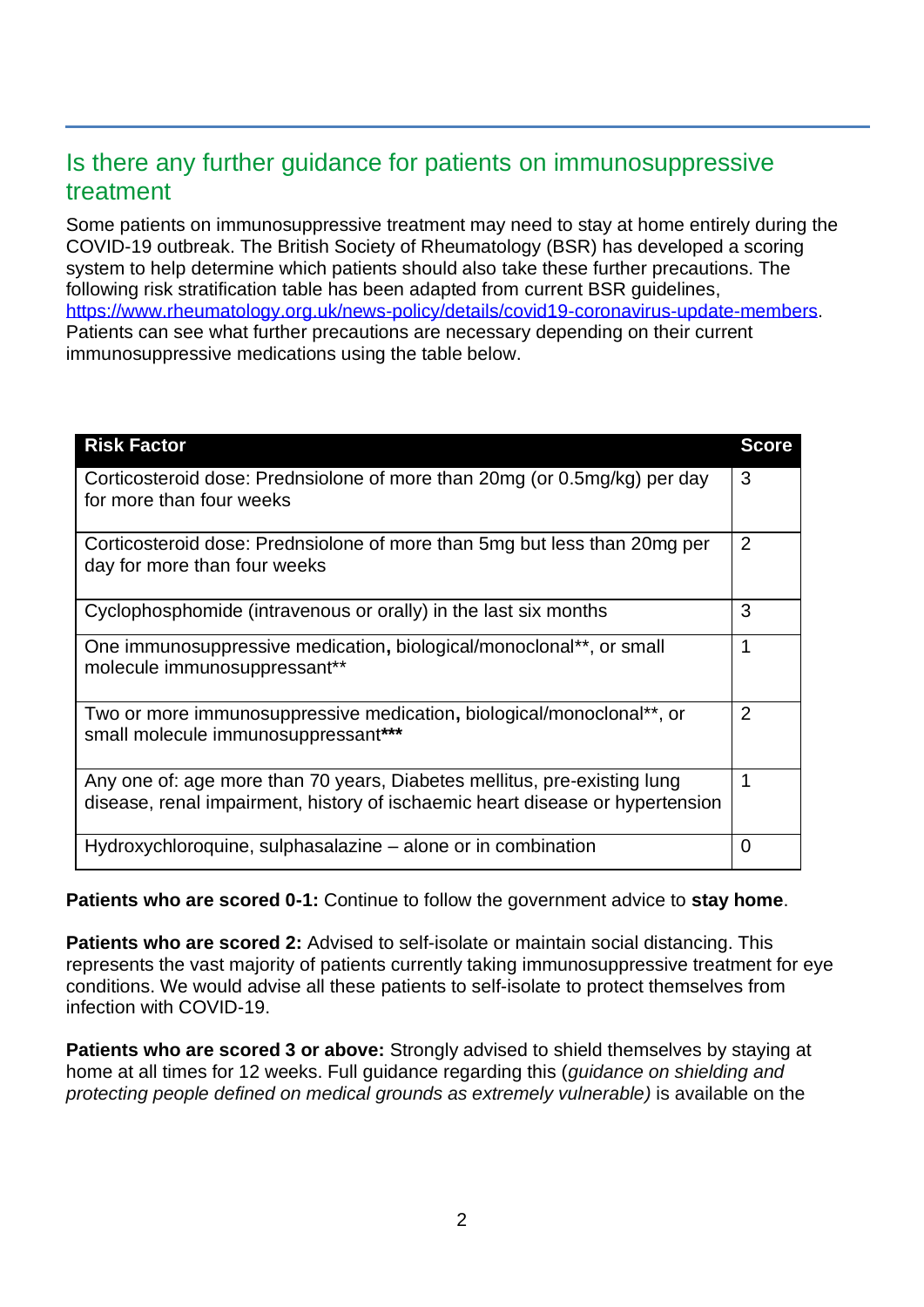PHE website [\(www.gov.uk/coronavirus-extremely-vulnerable\)](http://www.gov.uk/coronavirus-extremely-vulnerable) and patients should register to access further support.

All patients with rheumatoid arthritis, connective tissue disease related interstitial lung disease and pulmonary hypertension should be placed in the shielding category.

#### Should I stop immunosuppressive treatment?

Patients already on immunosuppressive treatment should not stop their medication at present. The effect of the treatment is not likely to wear off for several months and would risk exacerbating their underlying ocular conditions which might need hospital visits.

However, patients on higher doses of oral steroids (more than 20mg prednisolone or 0.5mg/kg prednisolone) for more than four weeks may be asked to reduce their dose after medical advice. Higher doses of oral steroid may increase the risk of COVID-19 infection. **Long term steroids should never be stopped abruptly.**

If you develop symptoms, please stop immunosuppressive treatment and contact the ophthalmology department for further advice. Do not stop prednisolone treatment unless advised by a doctor.

#### Will it be possible to attend my eye clinic appointment?

We will contact patients by telephone who need to still attend their clinic appointment. This will be a relatively small number of patients who are at significant risk of immediate sight loss without direct assessment in person.

All other patients will have their clinical records evaluated and will either have a telephone appointment or have their appointment postponed as appropriate. If your visual symptoms are worsening and would like to request a telephone consultation, please contact the ophthalmology department.

Email: [ophthalmologyadvice.imperial@nhs.net](mailto:ophthalmologyadvice.imperial@nhs.net)

Western Eye Hospital eye clinic – 020 3312 3236 Charing Cross Hospital eye clinic – 020 3311 0137 Ophthalmology emergency department – 020 3312 3245

#### How do I have my monitoring blood tests?

Attending for blood tests has the potential risk of contracting COVID-19. This risk needs to be managed on an individual basis depending on your current immunosuppressive regime.